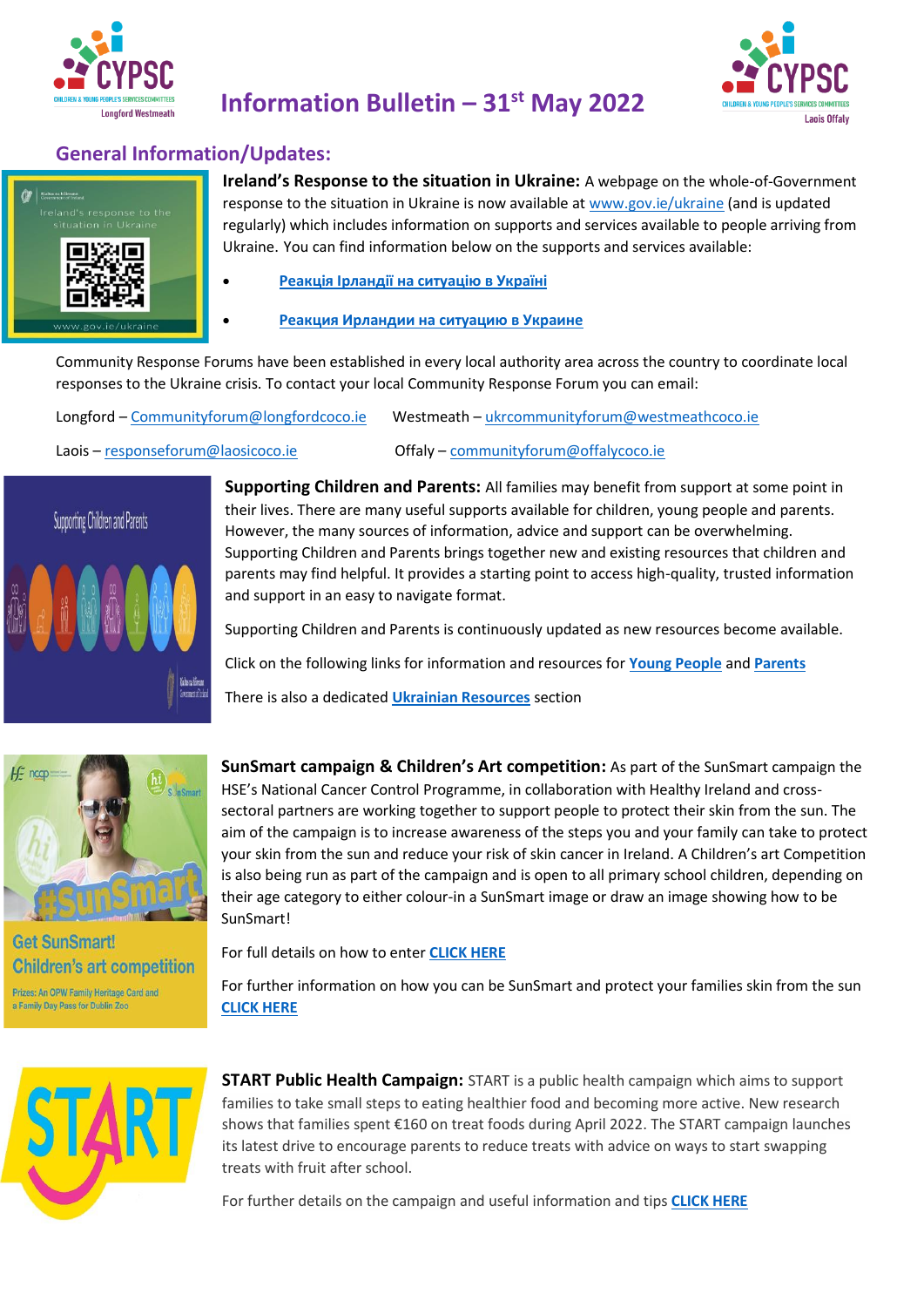





# **Information Bulletin – 31st May 2022**

**8 Steps to Inclusive Youth Work – New Resource Launched (NCYI):** The National Youth council of Ireland (NYCI) has launched the new updated "8 Steps to Inclusive Youth Work" a tool that supports youth organisations to build best quality inclusion practice in youth settings. Building responsive, diverse and inclusive youth settings is critical in ensuring that everyone in the community can play their part in creating a society that is socially just and equal.

The 8 Steps to Inclusive Youth Work recognises that every youth worker and every organisation is on a different stage of the journey in their inclusion practice, and it has something to offer everyone on that journey. To download this free resource **[CLICK](https://www.youth.ie/articles/inclusive-youth-work-in-8-steps-resource-launched/) HERE**



**First 5 My Little Library Initiative:** More than 60,000 children will start school in September 2022 and each participating child is invited to collect a **FREE Book bag** of stories and fun from their local library.

This project is a collaboration between the Department of Children, Equality, Disability, Integration and Youth (DCEDIY), the Department of Rural and Community Development (DRCD), local authorities and the Local Government Management Agency (LGMA). Information on supporting transitions to school is available for parents on the **[Let's Get Ready page on gov.ie](https://www.gov.ie/en/campaigns/1e8a3-lets-get-ready/)**  You can also check out your local library webpages at the following links **[Longford,](https://www.longfordlibrary.ie/) [Westmeath,](http://www.westmeathcoco.ie/en/ourservices/library/) [Laois,](https://laois.ie/departments/libraries/) [Offaly](https://www.offaly.ie/eng/Services/Libraries/)**

## **Online Survey/ Consultations for completion/circulation:**



**Survey on the impacts of COVID-19:** NUI Galway are currently inviting adults aged 18-29 years living in Ireland to take part in an international research study exploring perspectives on the impact of COVID-19. This study is being conducted by Dr Lindsay Sullivan, a Lecturer in the Discipline of Children's Studies at NUI Galway in collaboration with researchers at 79 other sites across the globe. To participate in this survey **[CLICK HERE.](https://tilburgss.co1.qualtrics.com/jfe/form/SV_0d2z9qu8Uixdh9Y)**

This anonymous survey assesses the impact, perceptions, and experiences of COVID-19 on young people, including on individual's overall wellbeing, identity, coping strategies, and behaviours. Deadline to complete the survey is 31<sup>st</sup> July

For additional information about please contact Dr. Lindsay Sullivan via email at [LindsayMarie.Sullivan@nuigalway.ie](mailto:LindsayMarie.Sullivan@nuigalway.ie)

## **Webinars/ Training/ Events:**



Cruinniú na nÓg A Day of Free Creativity or Young People

**Cruinniú na nóg 2022:** Catherine Martin, Minister for Tourism, Culture, Arts, Gaeltacht, Sport and Media, recently announced the date of Cruinniú na nÓg 2022 which will take place on Saturday 11<sup>th</sup> June. This is a day of free creative activity for young people. Cruinniú na nÓg 2022 is a collaboration between the Department of Tourism, Culture, Arts, Gaeltacht, Sport and Media, the Creative Ireland Programme, local authorities and RTÉ and is the only event of its kind in the world. Cruinniú na nÓg has more than 450 events made specially for kids and families, both online and in person events right across the country.

For a full list of events happening in your location **[CLICK HERE](https://cruinniu.creativeireland.gov.ie/)**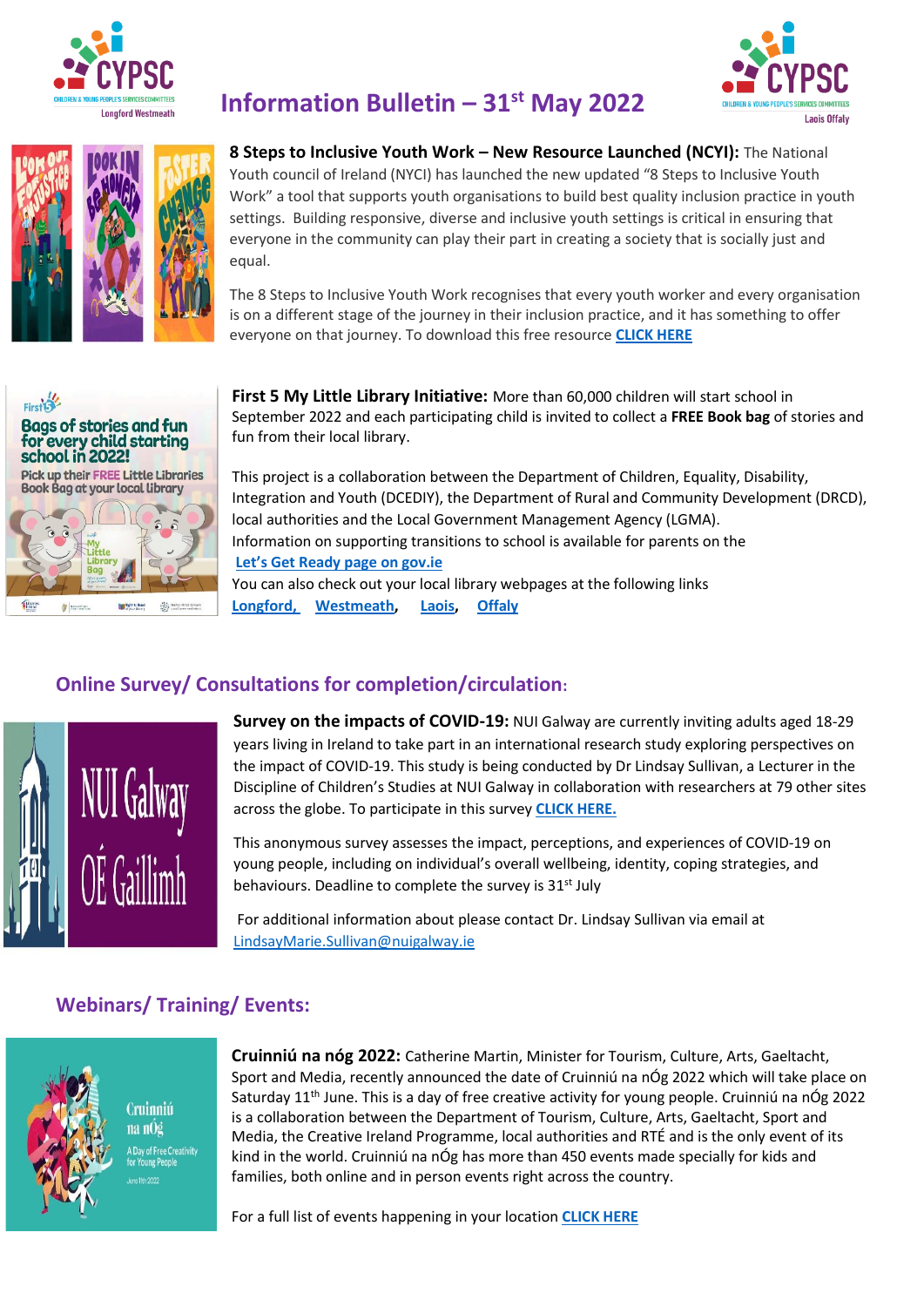













# **Information Bulletin – 31st May 2022**

#### **Start from the Heart Parenting Support Ballymahon:** The next [Start from the Heart](https://www.connectedforlife.co.uk/what-we-do)

[Parenting Programme,](https://www.connectedforlife.co.uk/what-we-do) supported by Longford Westmeath CYPSC and the Healthy Ireland Fund will be delivered in Bridgeways Family Resource Centre, Ballymahon every Tuesday for 10 weeks commencing 13th September (10:15am – 12:15pm).

Start from the Heart introduces the latest research on neuroscience, brain development, attachment and the impact of childhood trauma. It explores how stress, relationships and early experiences affect us, as we journey through parenting.

To book, please contact:

Grace – 085 8668062 or Emer – 085 2551555 or via Bridgeways FRC social media pages.

#### **World Refugee Week – Athlone Sunday Street Circus:**

As part of World Refugee Week, New Horizon, Galway Community Circus and Gateway Youth Project have come together to present a Street Circus on

Sunday  $19<sup>th</sup>$  June in the Civic Square, Athlone from  $3pm - 5pm$ .

A fun family day out with juggling, acrobatics, stilt walking and lots more. Not to be missed! **Laois Offaly Parents First New Parents with new Babies get-together:**

Parents First 'Laois, Offaly' CLG host a get-together for new first-time parents in Tullamore Library every Tuesday morning from11am to 12:30pm.

If you and your baby would like to come along, or you would like additional information please contact Dolores on 086 1959221 or email [dolores@parentsfirst.ie](mailto:dolores@parentsfirst.ie) or visit the Parents First [website](https://parentsfirst.ie/)

**Mullingar Parent and Toddler Group:** Westmeath Community Mothers in conjunction with Women's Community Projects are hosting a new Parent and Toddler group for the Mullingar area.

The group meet every Thursday in the Parish Community Centre, Mullingar from 10am to 11:30am.

For further details please contact Carol – 087 931 0848 or Claire – 087 688 0441 or contact Women's Community Projects Mullingar on 044 93 34827

### **Coffee Mornings for Parents of Children with Additional Needs - Longford:**

Longford Coffee Morning for parents of children with additional needs is a collaboration supported by LW CYPSC with lead partners - AIRC Midlands, Longford County Childcare Committee and Longford Community Resources Clg.

This is FREE group for parents of children of all ages. There is also a play area available for parents of young children. To book your place emai[l aircmidlands@gmail.com](mailto:aircmidlands@gmail.com) or phone 086 150 6416

# **Coffee Mornings for Parents of Children with Additional Needs - Westmeath:**

Airc Midlands coffee morning for parents of children with additional needs takes place the first Tuesday in every Month in the Annebrook hotel, Mullingar from 10am – 12pm .

This is a Free group for parents of children of all agesTo book your place email [aircmidlands@gmail.com](mailto:aircmidlands@gmail.com) or phone 089 4708741